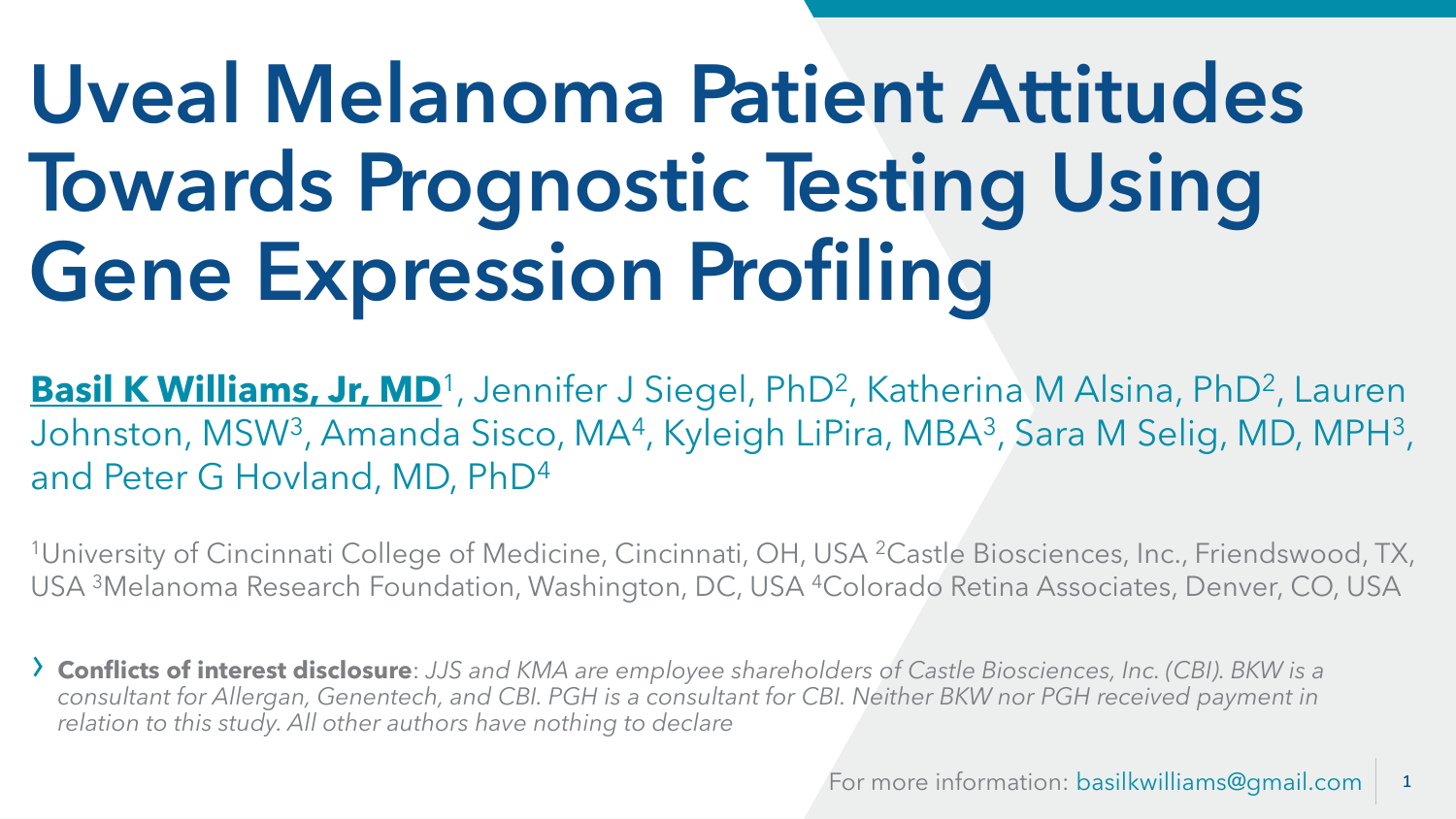## **Background and Survey Study Design**

- › Prognostic tests including 15-gene expression profile (15-GEP), chromosome 3 status, and BAP1 mutations are used across the U.S in the management of newly diagnosed uveal melanoma (UM)
- $\rightarrow$  The objective of this study was to understand UM patient experiences following 15-GEP testing compared to patients with alternative or no prognostic testing

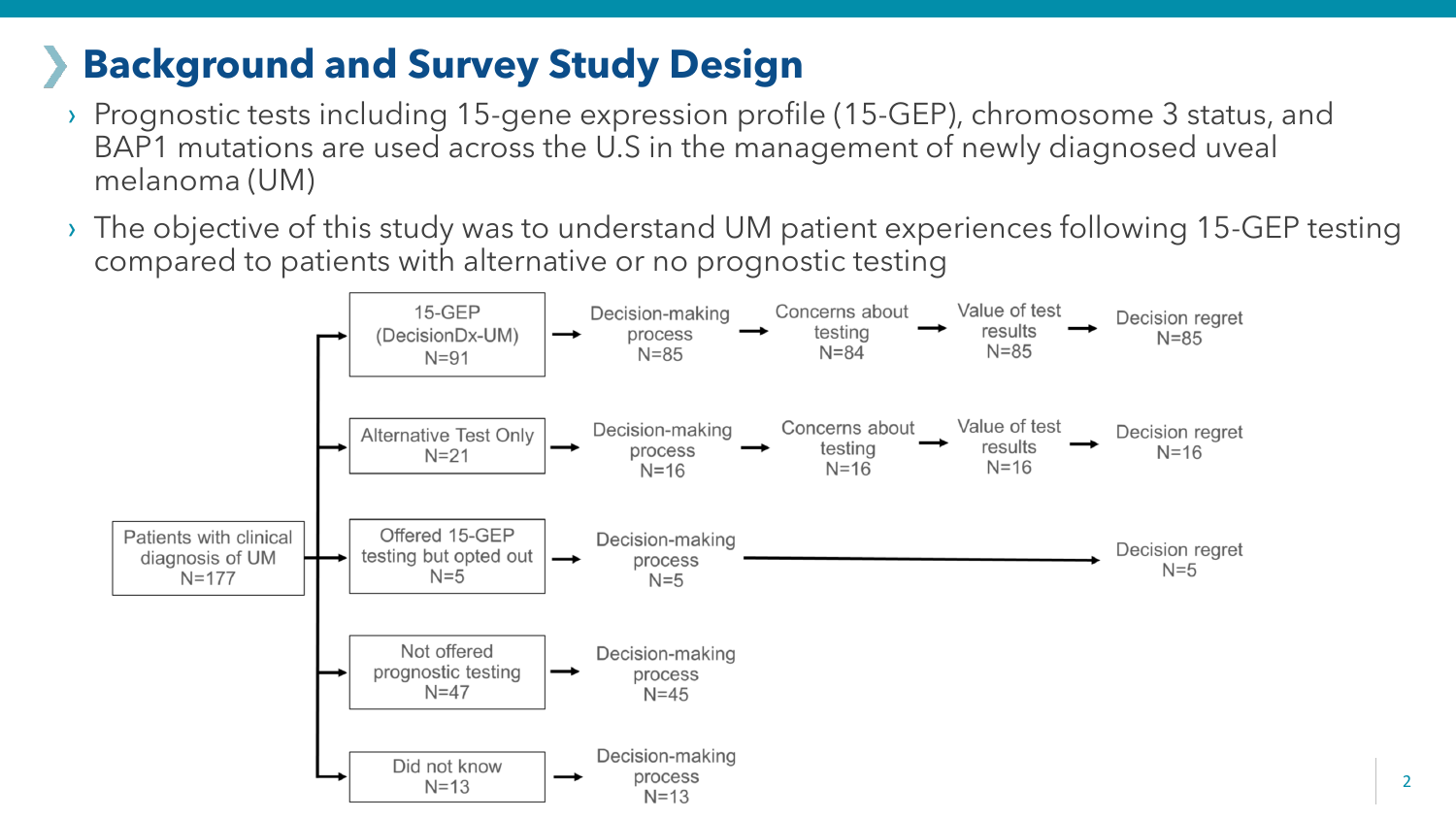## **Desire For and Use of Prognostic Testing**

- when diagnosed?'
- A. 'Did you want prognostic information B. 'What kind of testing was performed?'

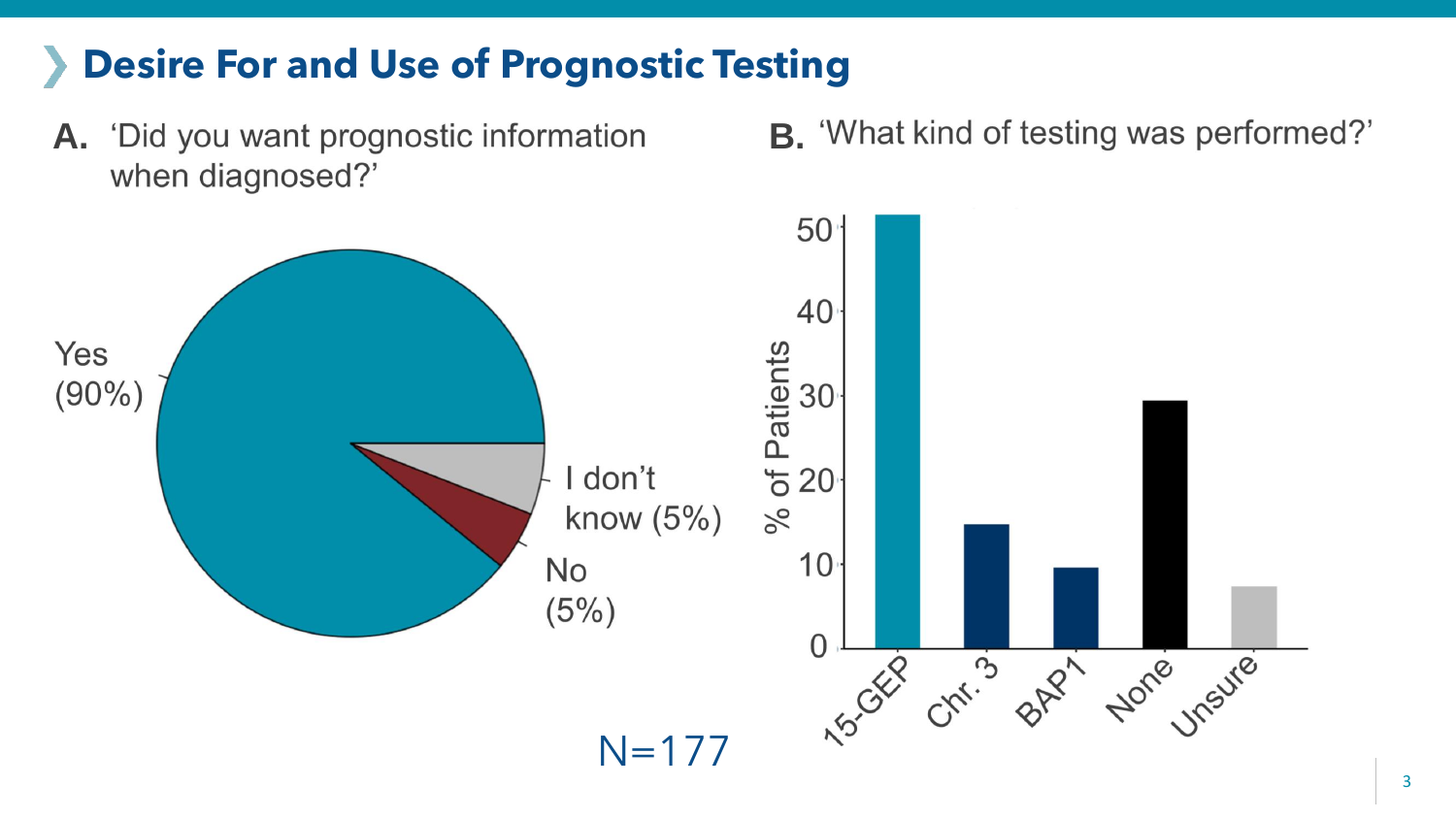### **Patients Value Test Results:** 'What do you feel you gained MOST...?'